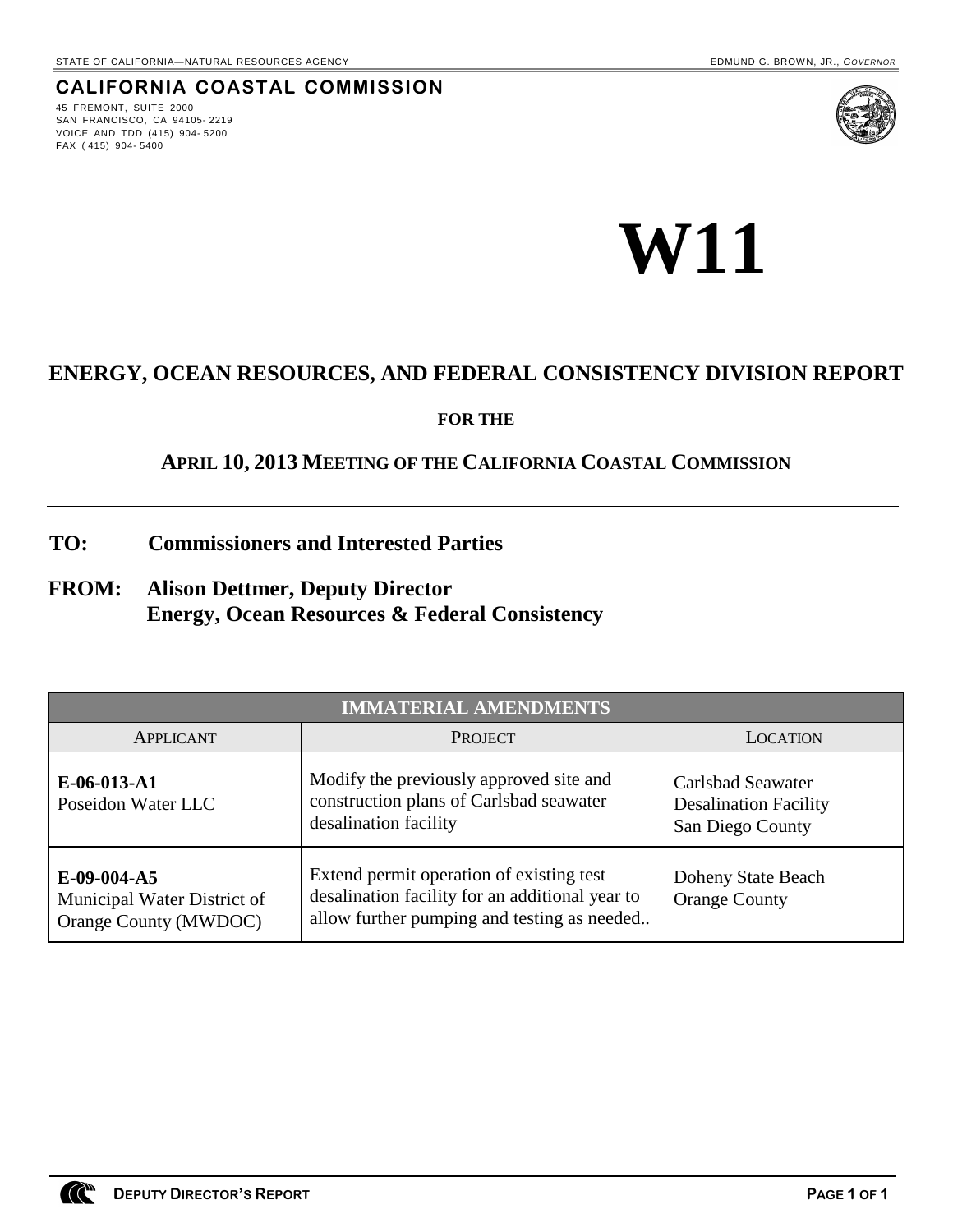#### **CALIFORNIA COASTAL COMMISSION** 45 FREMONT, SUITE 2000

SAN FRANCISCO, CA 94105- 2219 VOICE AND TDD (415) 904- 5200 FAX ( 415) 904- 5400



# **NOTICE OF PROPOSED IMMATERIAL PERMIT AMENDMENT**

**E-06-013-A1**

- **TO:** All Interested Parties
- **FROM**: Charles Lester, Executive Director
- **DATE**: March 28, 2013
- **SUBJECT**: Application to amend coastal development permit No. E-06-013 granted to Poseidon Resources (Channelside), L.L.P. (Poseidon) to construct and operate a desalination facility in Carlsbad, San Diego County.

The Executive Director has determined that the requested project change described herein may be approved as an immaterial amendment to the above-referenced coastal development permit (CDP). The amendment would allow several minor changes to the facility's site plan and laydown areas.

**Background and Project Description:** On November 15, 2007, the Commission approved CDP No. E-06-013 allowing Poseidon to construct and operate a desalination facility adjacent to Agua Hedionda Lagoon in Carlsbad, San Diego County. The facility would produce approximately 50 million gallons a day of potable water from seawater drawn from the Lagoon.

The Commission's CDP included a number of special conditions, including **Special Condition 6**, which specified that the facility and its associated infrastructure were to be constructed and operated in a manner consistent with Poseidon's project description and consistent with other required conditions. The CDP also included **Special Conditions 7** and **15**, which required Executive Director review and approval of final project plans and final construction plans, as well as approval by the Commission for material changes to those plans unless the Executive Director determined no amendment is necessary.

**Requested Amendment:** Poseidon proposes to modify its previously approved site and construction plans and make a number of minor modifications to its approved facility layout and construction areas. The proposed modifications involve reconfiguring several buildings and structures such as tanks, pumps, piping, and similar equipment, making minor adjustments to onsite parking and road widths, adding or adjusting the external screening of some project components, and the like. The proposed modifications are all within the existing site footprint at the Encina Power Station and none would result in a change to the facility's production capacity.

On March 5, 2013, the City of Carlsbad approved the proposed changes as a modification to Poseidon's Precise Development Plan (PDP).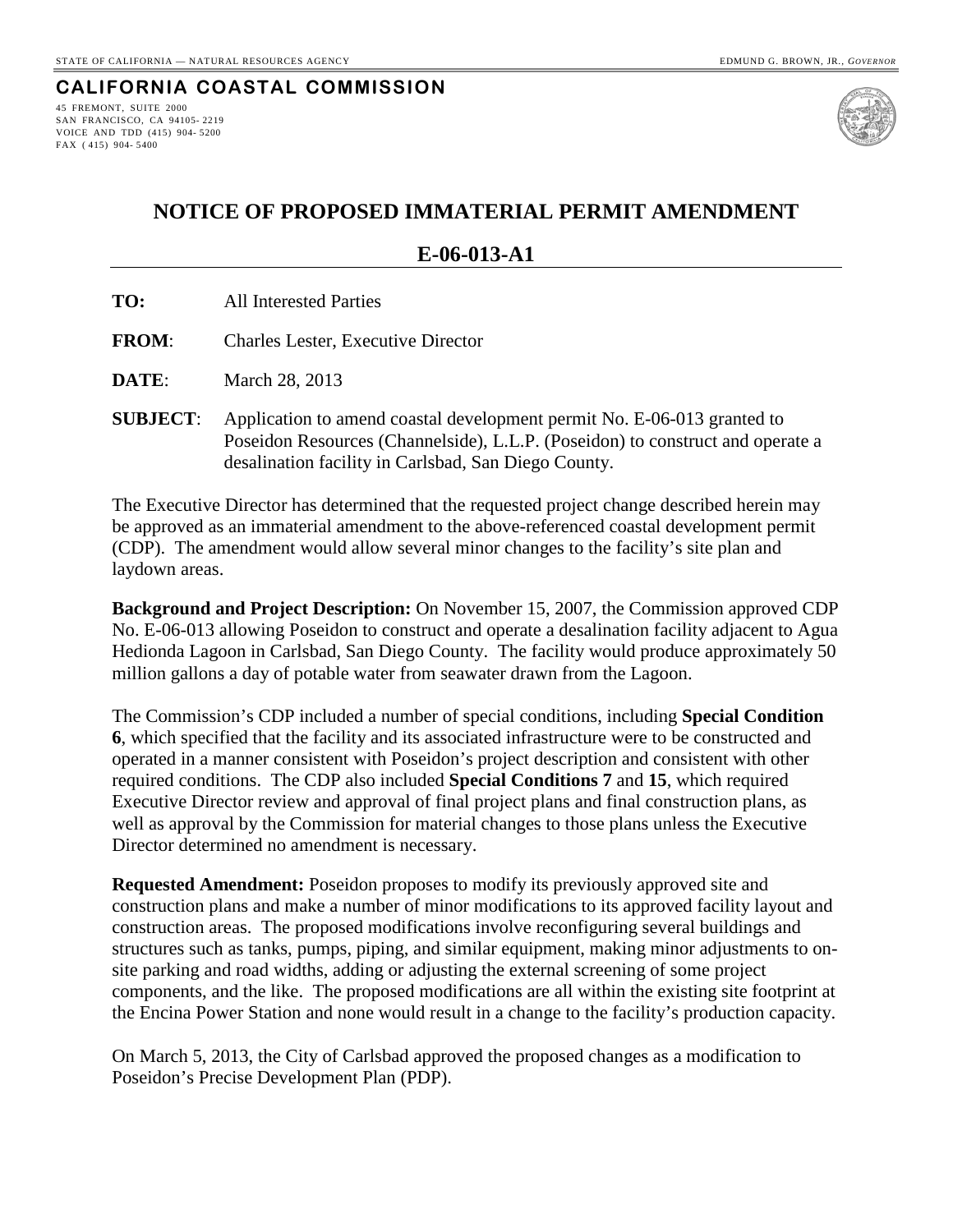*Findings:* The proposed amendment has been deemed "immaterial" for the following reasons:

- **Visual Resources:** As compared to the previously approved plans, the proposed modifications would result in only minor changes to the facility's appearance and to its approved Lighting and Screening Plans. The modifications would be only slightly different in appearance from nearby offsite areas. Both the approved facility and these proposed modifications would be several hundred feet from the nearest public roadway and would be partially screened by vegetation.
- **Water Quality/Marine Biological Resources:** The facility would still be subject to the previously approved Stormwater Management Plan and Best Management Practices meant to protect water quality and marine biological resources. The changes do not result in new uses or increased density that would require substantial changes to those plans.

#### *Immaterial Permit Amendment*

Pursuant to the California Code of Regulations—Title 14, Division 5.5, Volume 19, section 13166(b)—the Executive Director has determined this amendment to be IMMATERIAL.

Pursuant to section 13166(b)(1), if no written objection to this notice of immaterial amendment is received at the Commission office within ten (10) working days of mailing said notice, the determination of immateriality shall be conclusive and the amendment shall be approved.

Pursuant to section 13166(b)(2), if a written objection to this notice of an immaterial amendment is received within ten (10) working days of mailing notice, and the executive director determines that the objection does not raise an issue of conformity with the Coastal Act or certified local coastal program if applicable, the immaterial amendment shall not be effective until the amendment and objection are reported to the Commission at its next regularly scheduled meeting. If any three (3) Commissioners object to the executive director's designation of immateriality, the amendment application shall be referred to the Commission for action as set forth in section 13166(c). Otherwise, the immaterial amendment shall become effective.

Pursuant to section 13166(b)(3), if a written objection to this notice of an immaterial amendment is received within ten (10) working days of mailing notice, and the executive director determines that the objection does raise an issue of conformity with the Coastal Act or a certified local coastal program if applicable, the immaterial amendment application shall be referred to the Commission for action as set forth in section 13166(c).

If you wish to register an objection to this notice, please send the objection in writing to Tom Luster at the above address. If you have any questions, you may contact him at (415) 904-5248 or via email at [tluster@coastal.ca.gov.](mailto:tluster@coastal.ca.gov)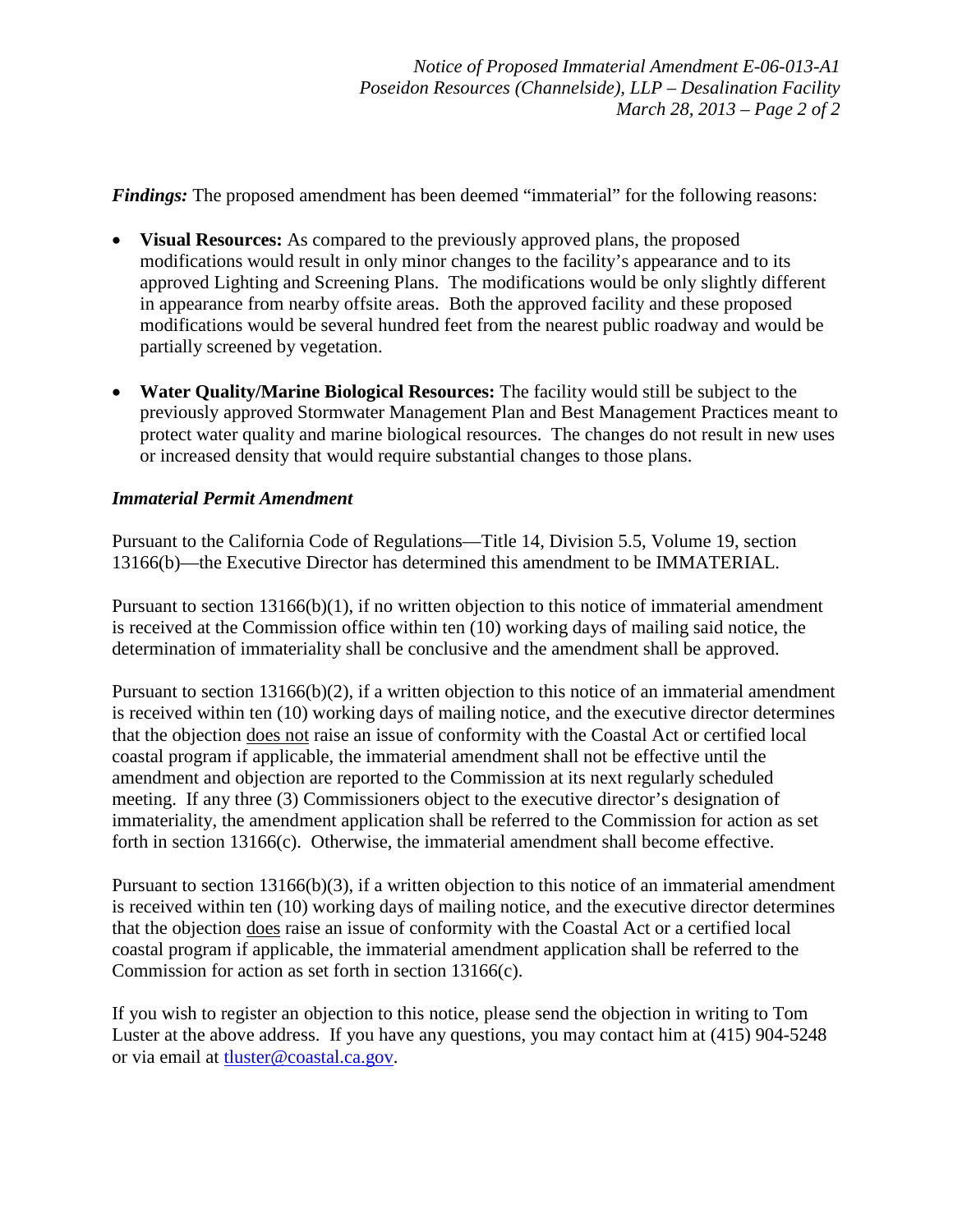### **CALIFORNIA COASTAL COMMISSION**

45 FREMONT, SUITE 2000 SAN FRANCISCO, CA 94105- 2219 VOICE AND TDD (415) 904- 5200 FAX ( 415) 904- 5400



## **NOTICE OF PROPOSED IMMATERIAL PERMIT AMENDMENT**

#### **E-09-004-A5**

**FROM**: Charles Lester, Executive Director

**DATE**: March 28, 2013

**SUBJECT**: Application to amend coastal development permit No. E-09-004 granted to the Municipal Water District of Orange County (MWDOC) to construct and operate a desalination test well and facility at Doheny State Beach, Orange County.

The Executive Director has determined that the requested project change described herein may be approved as an immaterial amendment to the above-referenced coastal development permit (CDP). The amendment would allow MWDOC to operate its test facility for an additional year (until May 31, 2014).

**Background and Project Description:** On June 11, 2009, the Commission approved CDP No. E-09-004 allowing MWDOC to construct and operate a test slant beach well and pilot desalination facility adjacent to San Juan Creek at Doheny State Beach. The project included installing a slant beach well that produces water collected from under the seafloor, a mobile testing lab, and associated piping, tanks, and similar structures. The project involves pump testing the well to determine its likely production capacity, to identify any response of nearby surface and subsurface waters to the pumping, and to conduct various water treatment tests. The project pumps up to about 2100 gallons per minute, which, after testing, is discharged within a rock revetment on Doheny State Beach subject to conditions of the project's NPDES permit. The Commission's initial approval authorized project operations through May 31, 2012.

The Commission later approved four immaterial amendments to the permit. In July 2010, the Commission allowed MWDOC to conduct a dye study in the waters and substrate of San Juan Creek; in September 2010, the Commission allowed MWDOC to conduct core sampling offshore of the beach to better characterize subsurface conditions; in January 2011, the Commission allowed MWDOC to install and operate additional test equipment at the facility; and in August 2011, the Commission approved a one-year extension of facility operations (until May 31, 2013) and allowed MWDOC to extend the facility outfall and diffuser along an existing rock revetment.

**Requested Amendment:** MWDOC proposes to operate its facility for an additional year to allow further pumping and testing as needed (within the previously-approved parameters), ongoing monitoring, and informational tours of the facility. The additional year of operations would be subject to applicable conditions of previous Commission approvals and the project's NPDES permit. The State Lands Commission has approved a lease extension to May 31, 2014, and California State Parks has extended the project's Right-of-Entry permit until May 31, 2014.